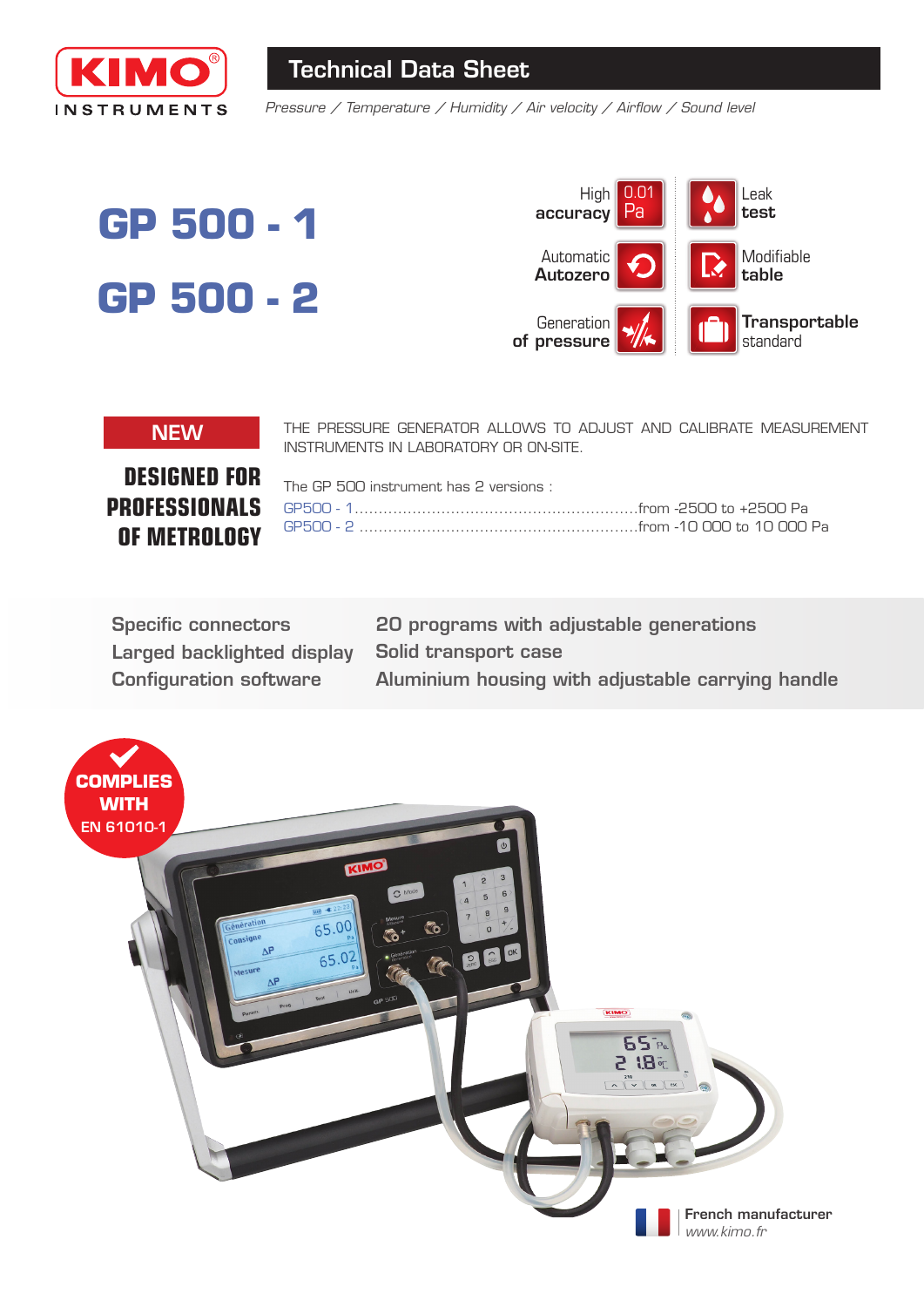GP 500 - 2

#### MAIN TECHNICAL FEATURES

| <b>Display</b>                            | <b>Backlighted graphical LCD</b>                 |
|-------------------------------------------|--------------------------------------------------|
|                                           | $Size: 85 \times 51$ mm                          |
|                                           | Resolution: 240 x 180 pixels                     |
| Measuring ports connection                | Ribbed connectors Ø 4x7 mm tubes                 |
| Generation ports connection               | Quick-coupling connectors DN2.7                  |
| Power supply                              | 100 - 240 Vac ±10% / 50-60 Hz or on batterry     |
| Consumption                               | 19 W                                             |
| Battery life                              | 8 hours                                          |
| PC interface                              | <b>USB</b>                                       |
| Operating temperature                     | From $Q$ to $+$ 50 $^{\circ}$ C                  |
| Storage temperature                       | From $-10$ to $+70^\circ$ C                      |
| Fnvironment.                              | Air, non-aggressive gases, non-corrosive gases   |
| Languages                                 | French, English                                  |
| Weight                                    | $4.5$ kg                                         |
| Conformity                                | <b>EMC 2004/108/CE and EN 61010-1 directives</b> |
| Fuse on the phase and on the neutral      | Time delay 1 A 250 V                             |
| Instrument to connect to earth protection |                                                  |

#### TECHNICAL FEATURES IN PRESSURE MEASUREMENT AND PRESSURE GENERATION

| GP 500 - 1              |                                                     |
|-------------------------|-----------------------------------------------------|
| Measuring range         | From -2500 to +2500 Pa                              |
| Accuracy*in measurement | $\pm$ [0.15%   Reading value   +0.8] Pa             |
| Generation Range        | From -5 to -2500 Pa and from +5 to +2500 Pa         |
| Accuracy*in generation  | From $+5$ to $+2500$ Pa : $+1$ Pa                   |
| Resolution              | From -2500 to -1000 Pa : 1 Pa                       |
|                         | From -1000 to -100 Pa : <b>0.1 Pa</b>               |
|                         | From -100 to +100 Pa : 0.01 Pa                      |
|                         | From $+100$ to $+1000$ Pa : 0.1 Pa                  |
|                         | From $+1000$ to 2500 Pa : 1 Pa                      |
| Autozero                | Automatic                                           |
|                         | Manual (via keypad)                                 |
| Units                   | Pa, daPa, hPa, mmH <sub>2</sub> 0, mmHg, mbar, inWg |

## Measuring range The Measuring range From -10 000 to +10 000 Pa Accuracy\* in measurement  $\pm$ (0.15% |Reading value) +6 Pa) Pa Generation range **From -10 000 to -50 Pa and** from +50 to +10 000 Pa Accuracy\* in generation From -10 000 to -50 Pa :  $\pm$ 10 Pa From +50 to +1000 Pa : 1 Pa From +1000 to +10 000 Pa : 10 Pa Resolution **From -10 000 to -1000 Pa : 1 Pa** From -1000 to -100 Pa : 0.1 Pa From -100 to +100 Pa : 0.01 Pa From +100 to +1000 Pa : 0.1 Pa From +1000 to +10 000 Pa : 1 Pa Autozero Automatic Manual (keypad)

# **FEATURES**<br>MAIN TECHNICAL FEATURES

- MEASUREMENT
- GENERATION

### GP 500 INSTRUMENT IS SUPPLIED WITH :

- 2 x 1 m of silicone tube
- A power supply cable
- 1 USB cable
- Configuration software
- 2 quick-coupling DN 2.7
- Calibration certificate
- User manual

#### **MAINTENANCE**

We carry out calibration, adjustment and maintenance of your devices to guarantee a constant level of quality of your measurements. As part of quality assurance standards, we recommend you to carry a yearly checking.

#### **WARRANTY**

Instruments have 1-year guarantee for any man facturing defect (return to our After-Sales Service required for appraisal).





### Units **Pa, daPa, hPa, mmH<sub>2</sub>O, mmHg, mbar, inWg**

\*All the accuracies indicated in this technical datasheet were stated in laboratory conditions, and can be guaranteed for measurements carried out in the same conditions, or carried out *with calibration compensation.*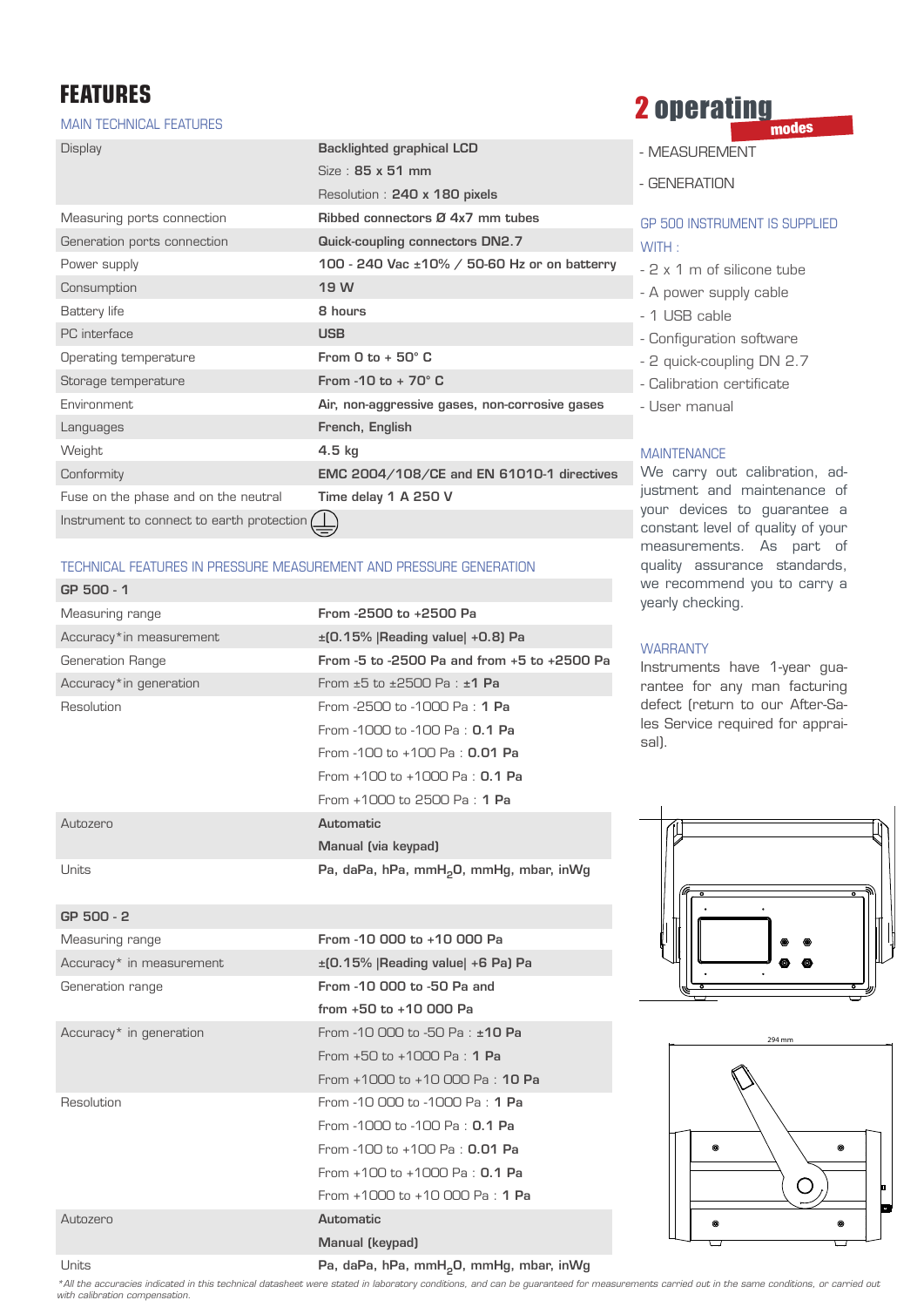# **USER INTERFACE**



- 01. Screen
- 02. Param. : configuration of the instrument
- **03.** Prog. : configuration of pressure generation programs
- 04. Test : leak test
- 05. Unit. : units modification
- 06. Mode : mode selection : ''Measure'' or ''Generation''
- 07. 12 keys keypad with navigation arrows
- 08. Zero : manual autozero
- 09. Esc : back
- 10. OK : validation of the selection
- 11. On/Off key
- 12. Power supply on the right side
- 13. USB port type B on the right side

# **RAPIDITY AND STABILITY**

#### MESUREMENT

The GP 500 is the ideal instrument for the measurement of a dynamic pressure.

#### **GENERATION**

The pressure setpoints rapidely reached thanks to the enslavement of the pneumatic system are of a proven stability.

The GP500 also offers to configure programs allowing to automate the pressure generation. This easy-to-use function allows to save a precious time for serial controls.

| Programs      | [iiii] - 1: 03:30 PM    |
|---------------|-------------------------|
| Run<br>Change |                         |
| Programme 1   | Details                 |
| Programme 2   | $7$ Step(s)             |
| Programme 3   | 05s                     |
| Programme 4   | <b>Pa</b><br>MIN: +0.00 |
| Programme 5   | MAX: +0.00              |

The **Program** function allows to defince the number and the duration of the different stages to reach. It is possible to save up to 20 different programs with 20 setpoints values (stages) by programm.

# **AIR-TIGHTNESS TEST**

#### AIR-TIGHTNESS

The air-tightness test allows to test the integrety of an airflow network. With its configurable parameters, the air-tightness test gives clear and fast results of the situation, on-site or in laboratory.